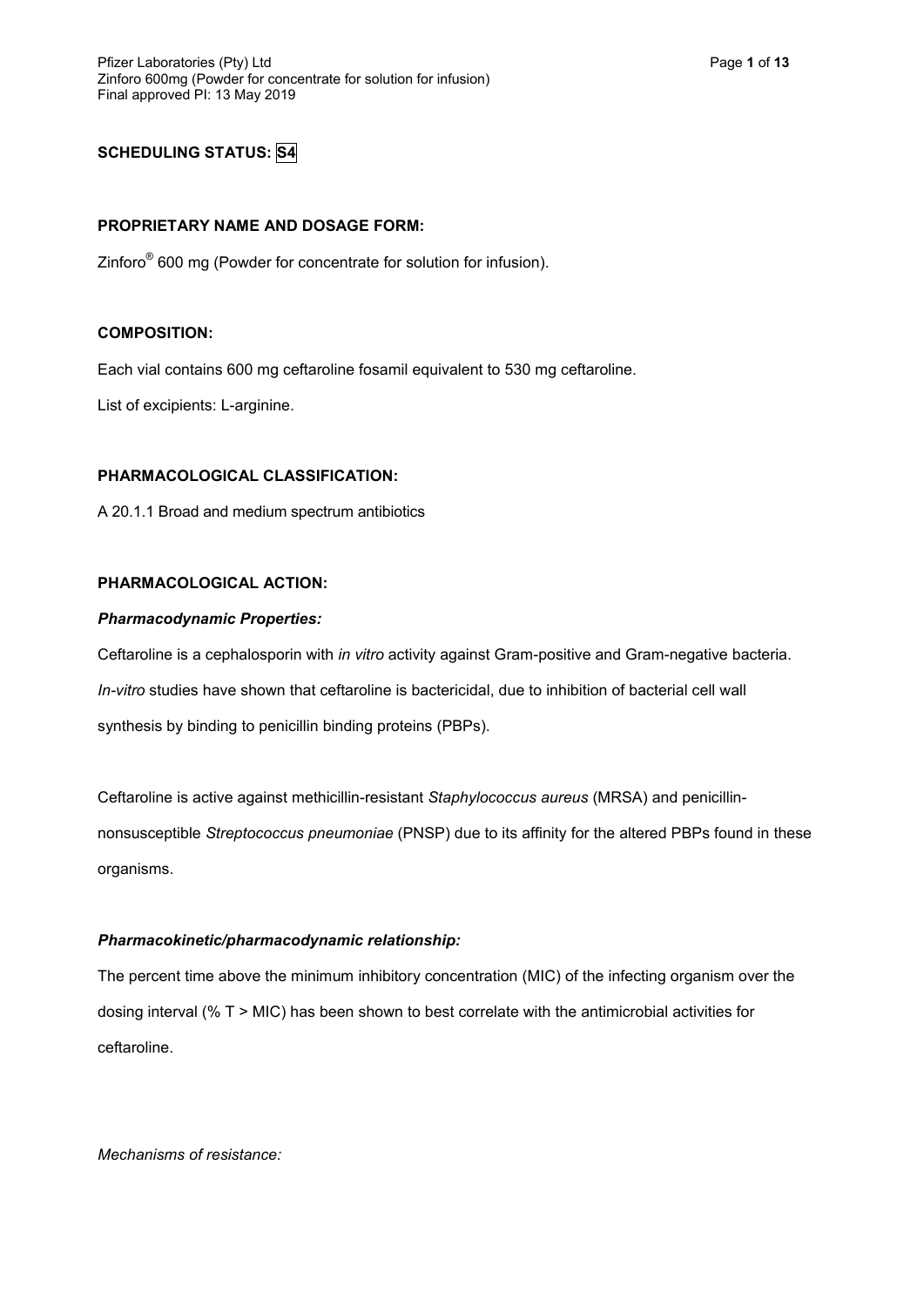Ceftaroline is not active against strains of *Enterobacteriaceae* producing extended-spectrum betalactamases (ESBLs) from the TEM, SHV or CTX-M families, serine carbapenemases (such as KPC), class B metallo-beta-lactamases or class C (AmpC cephalosporinases). One or more of these mechanisms may co-exist in the same bacterium.

Most isolates of *Enterococcus faecium*, *Pseudomonas aeruginosa*, *Pseudomonas fluorescens*, *Pseudomonas putida*, *Acinetobacter baumannii*, *Acinetobacter* spp, *Stenotrophonomas maltophilia*, *Burkholderia cepacia*, *Bacteroides fragilis* and *Bacteroids thetaiotamicron* are intrinsically resistant to ceftaroline.

#### *Susceptibility:*

The prevalence of acquired resistance may vary geographically and with time for selected species. Local information on resistance is desirable, particularly when treating severe infections (see "INDICATIONS").

Interpretations of test results should be made in accordance with local infectious diseases and clinical microbiology guidelines.

## *Pharmacokinetic Properties:*

The  $C<sub>max</sub>$  and AUC of ceftaroline increase approximately in proportion to dose within the single dose range of 50-1 000 mg. No appreciable accumulation of ceftaroline is observed following multiple intravenous infusions of 600 mg administered over 60 minutes every 12 hours for up to 14 days in healthy adults with normal renal function.

#### *Distribution:*

The plasma protein binding of ceftaroline is low (approximately 20 %) and ceftaroline is not distributed into erythrocytes. The median steady-state volume of distribution of ceftaroline in healthy adult males following a single 600 mg intravenous dose of radiolabelled ceftaroline fosamil was 20,3 litres, similar to the volume of extracellular fluid.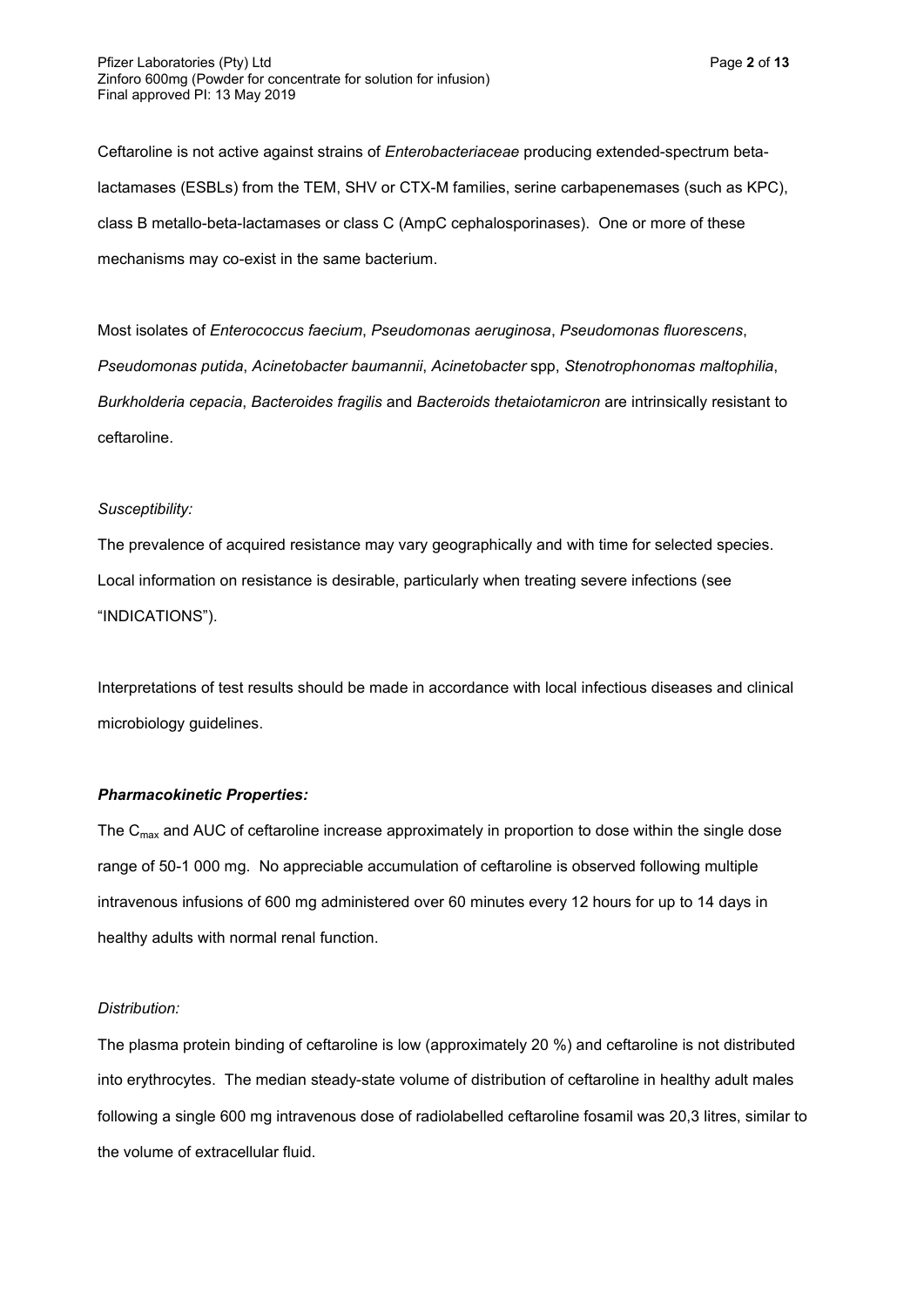#### *Metabolism:*

Ceftaroline fosamil (prodrug), is converted into the active ceftaroline in plasma by phosphatase enzymes and concentrations of the prodrug are measurable in plasma primarily during intravenous infusion. Hydrolysis of the beta-lactam ring of ceftaroline occurs to form the microbiologically inactive, open-ring metabolite, ceftaroline M-1. The mean plasma ceftaroline M-1 to ceftaroline AUC ratio following a single 600 mg intravenous infusion of ceftaroline fosamil in healthy subjects is approximately 20-30 %. In pooled human liver microsomes, metabolic turnover was low for ceftaroline, indicating that ceftaroline is not metabolised by hepatic P450 enzymes.

#### *Excretion:*

Ceftaroline is primarily eliminated by the kidneys. Renal clearance of ceftaroline is approximately equal, or slightly lower than the glomerular filtration rate in the kidney, and *in vitro* transporter studies indicate that active secretion does not contribute to the renal elimination of ceftaroline.

The mean terminal elimination half-life of ceftaroline in healthy adults is approximately 2,5 hours. Following the administration of a single 600 mg intravenous dose of radiolabelled ceftaroline fosamil to healthy male adults, approximately 88 % of radioactivity was recovered in urine and 6 % in faeces.

#### *Special populations:*

#### *Patients with renal impairment:*

Dosage adjustment is required in patients with moderate renal impairment (CrCL) > 30- 50 ml/min). There is insufficient data to make specific dosage adjustment recommendations for patients with severe renal impairment (CrCL ≤ 30 ml/min) and end-stage renal disease (ESRD), including patients undergoing haemodialysis.

#### *Patients with hepatic impairment:*

The pharmacokinetics of ceftaroline in patients with hepatic impairment have not been established. As ceftaroline does not appear to undergo significant hepatic metabolism, the systemic clearance of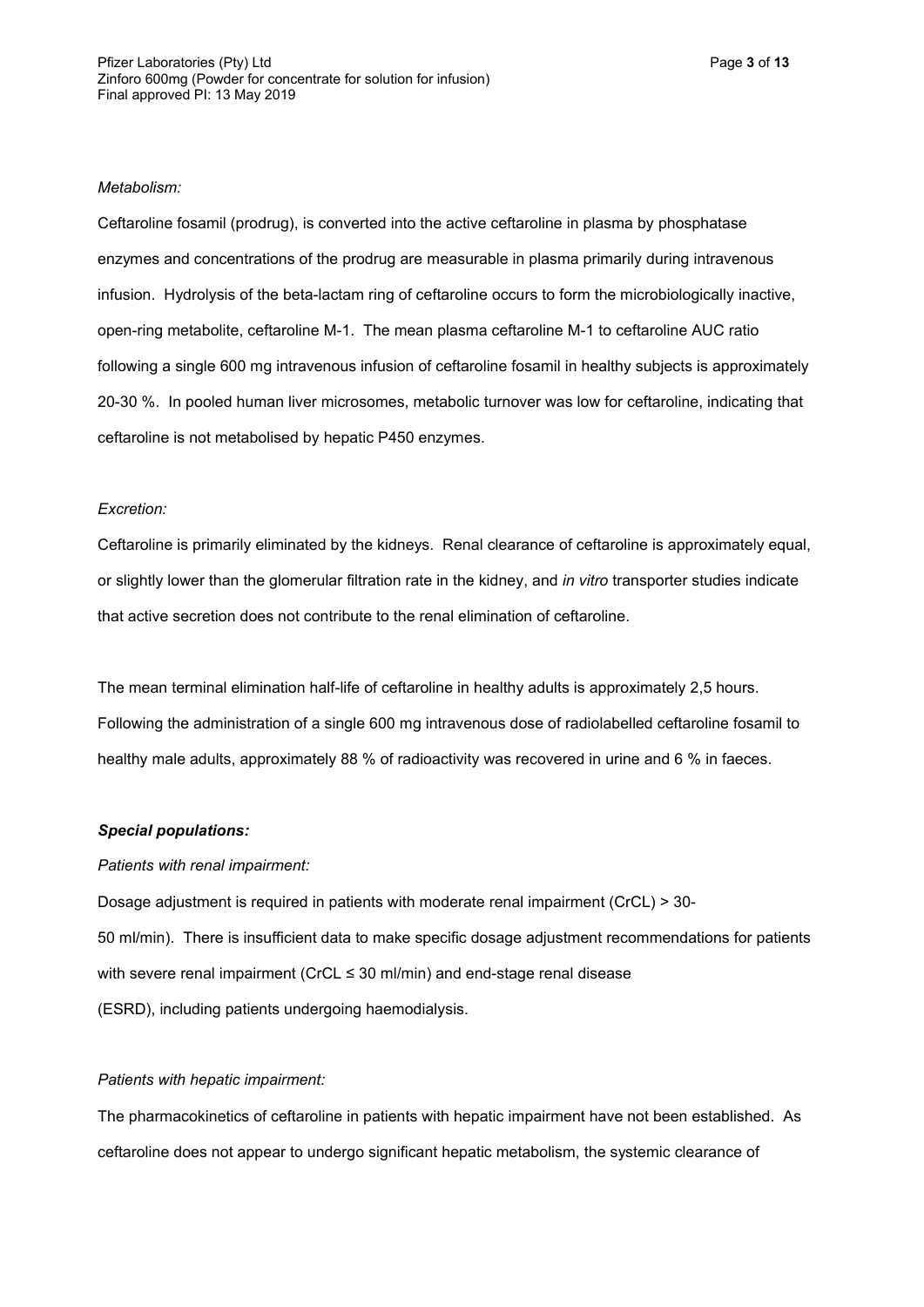ceftaroline is not expected to be significantly affected by hepatic impairment. Therefore, no dosage adjustment is recommended for patients with hepatic impairment.

#### *Elderly patients:*

Following administration of a single 600 mg intravenous dose of ceftaroline, the pharmacokinetics of ceftaroline was similar between healthy elderly subjects (≥ 65 years of age), and healthy young adult subjects (18-45 years of age). There was a 33 % increase in  $AUC_{0-∞}$  in the elderly that was mainly attributable to age-related changes in renal function.

Dose adjustment is not required in elderly patients with creatinine clearance (CrCl) above 50 ml/min.

#### *Paediatric patients:*

The safety and efficacy of ceftaroline in paediatric patients have not been established.

#### **INDICATIONS:**

ZINFORO is indicated for the treatment of patients with the following infections caused by susceptible isolates of the designated microorganisms.

### **Acute Bacterial Skin and Skin Structure Infections**

ZINFORO is indicated for the treatment of acute bacterial skin and skin structure infections (ABSSSI) caused by susceptible isolates of the following Gram-positive and Gram-negative microorganisms: *Staphylococcus aureus* (including methicillin-susceptible and - resistant isolates), *Streptococcus pyogenes*, *Streptococcus agalactiae*, *Escherichia coli*, *Klebsiella pneumonia and Klebsiella oxytoca.*

#### **Community-Acquired Bacterial Pneumonia**

ZINFORO is indicated for the treatment of community-acquired bacterial pneumonia (CABP) caused by susceptible isolates of the following Gram-positive and Gram-negative microorganisms: *Streptococcus pneumoniae* (including cases with concurrent bacteraemia), *Staphylococcus aureus* (methicillinsusceptible isolates only), *Haemophilus influenzae, Klebsiella pneumonia* and *Escherichia coli.*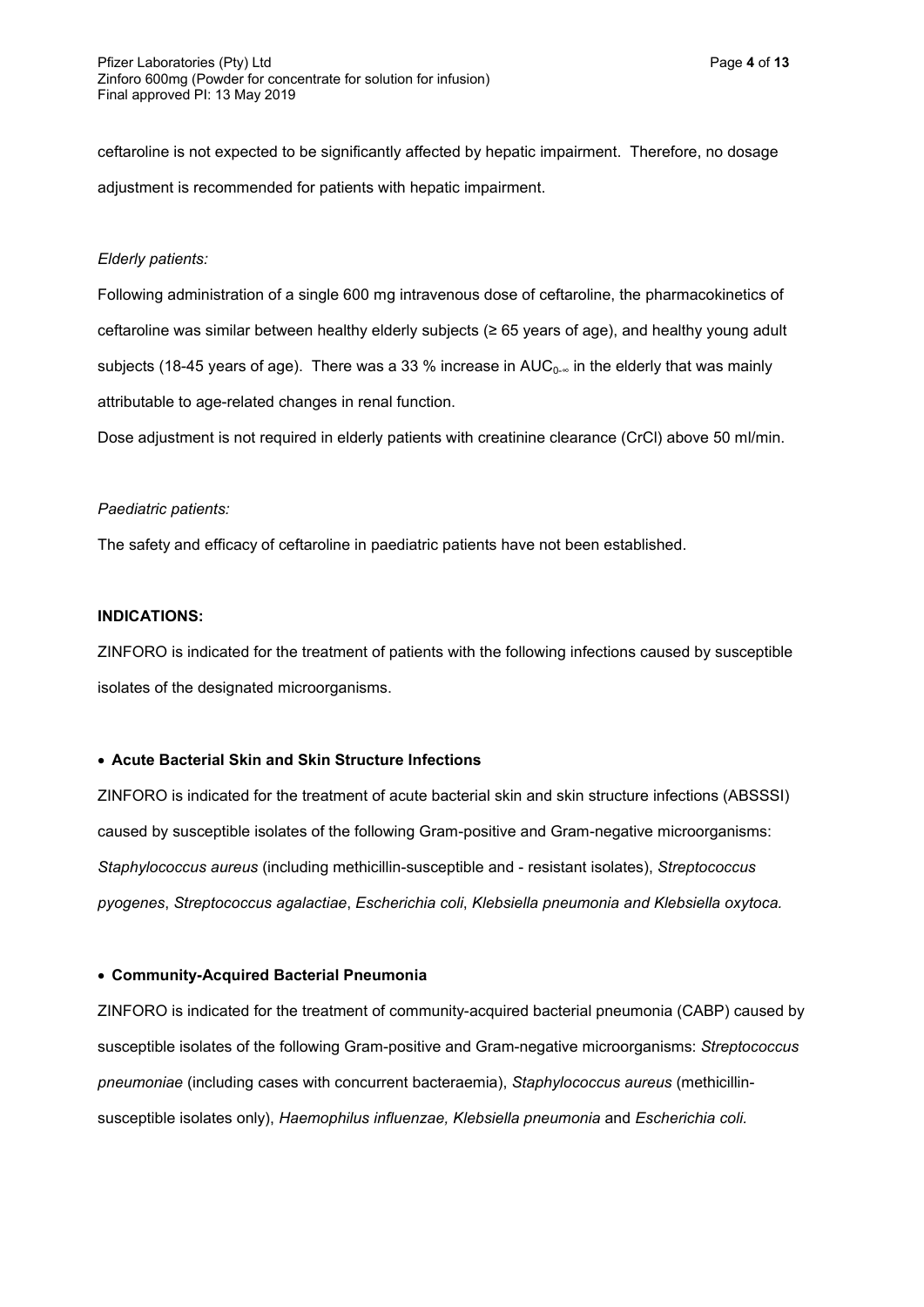## **CONTRAINDICATIONS:**

Hypersensitivity to the active substance or to any of the excipients.

Hypersensitivity to the cephalosporin class of antibacterials.

Hypersensitivity to any other type of beta-lactam antibacterial agent (e.g. penicillins or

carbapenems).

## **WARNINGS AND SPECIAL PRECAUTIONS:**

#### *Hypersensitivity reactions:*

Serious and fatal hypersensitivity reactions have been reported in patients receiving beta-lactam antibacterials, such as ZINFORO.

Patients who have a history of hypersensitivity to cephalosporins, penicillins or other beta-lactam antibacterials may also be hypersensitive to ZINFORO. Before initiating therapy with ZINFORO, careful inquiry should be made concerning previous hypersensitivity reactions to beta-lactam antibacterials. If a severe allergic reaction occurs, ZINFORO should be discontinued and appropriate measures taken (see "CONTRAINDICATIONS").

### *Clostridium difficile-associated diarrhoea:*

Antibacterial-associated colitis and pseudomembranous colitis have been reported with ZINFORO, and may range in severity from mild to life threatening. Therefore, it is important to consider this diagnosis in patients who present with diarrhoea during or subsequent to the administration of ZINFORO. In such circumstance, the discontinuation of therapy with

ZINFORO and the use of supportive measures together with the administration of specific treatment for *Clostridium difficile* should be considered.

### *Patients with pre-existing seizure disorder:*

Convulsions have been reported with ZINFORO.

Clinical study experience with ZINFORO in patients with pre-existing seizure disorders is limited.

Therefore, ZINFORO should be used with caution in this patient population.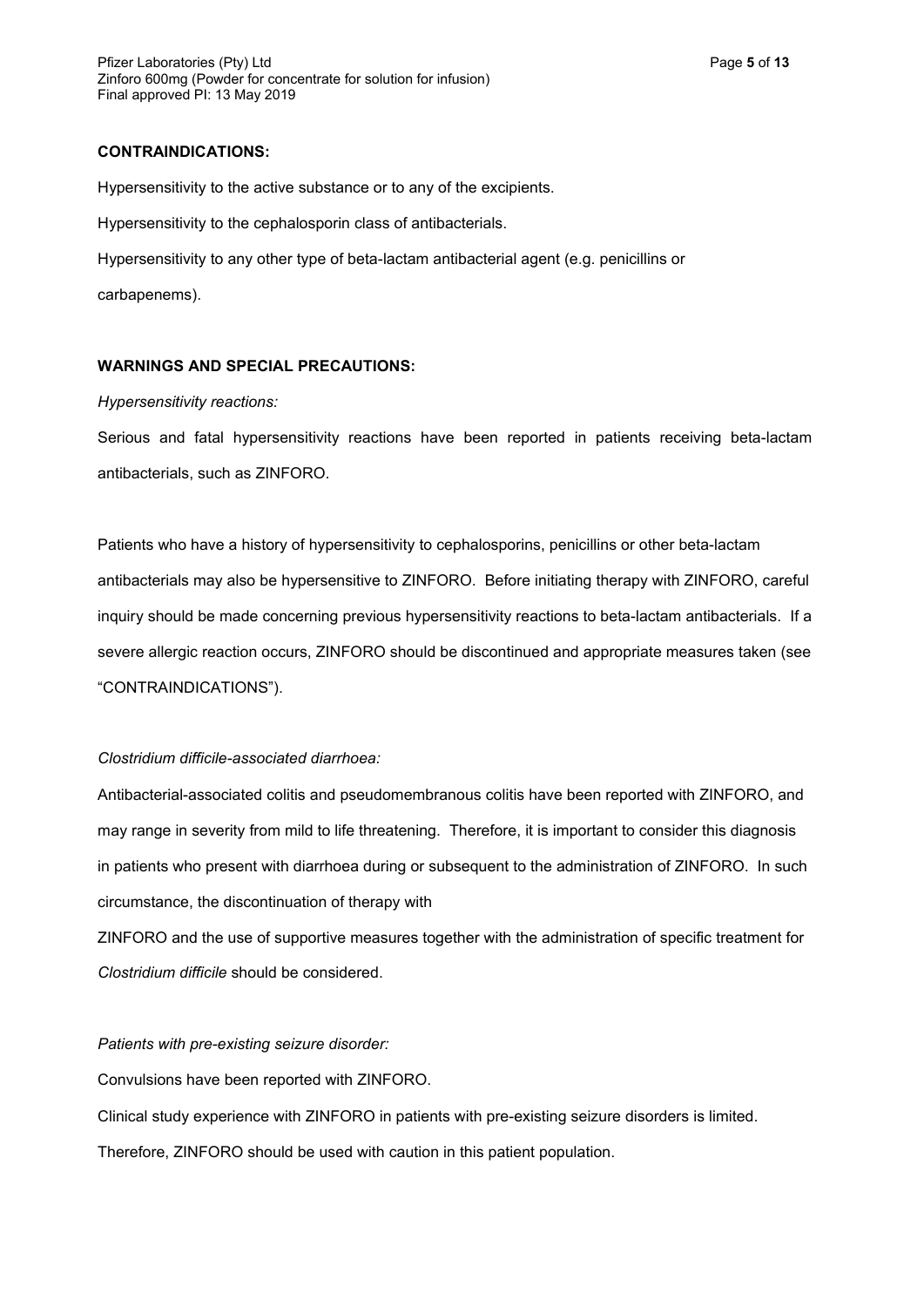*Direct antiglobulin test (Coombs test) seroconversion:*

The development of a positive direct antiglobulin test (DAGT) may occur during treatment with ZINFORO. The incidence of DAGT seroconversion in patients receiving ZINFORO was 10,7 % in the pooled Phase 3 studies. There was no evidence of haemolysis in any patient receiving ZINFORO who developed a positive DAGT.

## *Patients with renal impairment:*

Clinical study experience with ZINFORO in patients with severe renal impairment and ESRD is limited. Therefore, use of ZINFORO is not recommended in these patient populations ("see Pharmacokinetic Properties").

## **Effects on ability to drive and use machines:**

No studies on the effects on the ability to drive and use machines have been performed.

## **INTERACTIONS:**

No clinical medicine interaction studies have been conducted with ZINFORO.

The interaction potential of ZINFORO on medicines metabolised by P450 enzymes is expected to be low, since ZINFORO is not an inhibitor (CYP1A1, CYP1A2, CYP2A6, CYP2B6, CYP2C8, CYP2C9, CYP2C19, CYP2D6, CYP2E1 and CYP3A4) nor an inducer (CYP1A2, CYP2B6, CYP2C8, CYP2C9, CYP2C19, or CYP3A4/5) of P450 enzymes *in vitro*. ZINFORO is not metabolised by P450 enzymes *in vitro*, so co-administered P450 inducers or inhibitors are unlikely to influence the pharmacokinetics of ZINFORO.

*In vitro*, ZINFORO is not transported by efflux transporters P-gp (P-glycoprotein) or BCRP (breast cancer resistance protein). ZINFORO does not inhibit P-gp, therefore an interaction with substrates, such as digoxin, is not expected. ZINFORO is a weak inhibitor of BCRP, but the effect is too small to be clinically relevant. *In vitro* studies demonstrated that ZINFORO is not a substrate of, nor did it inhibit the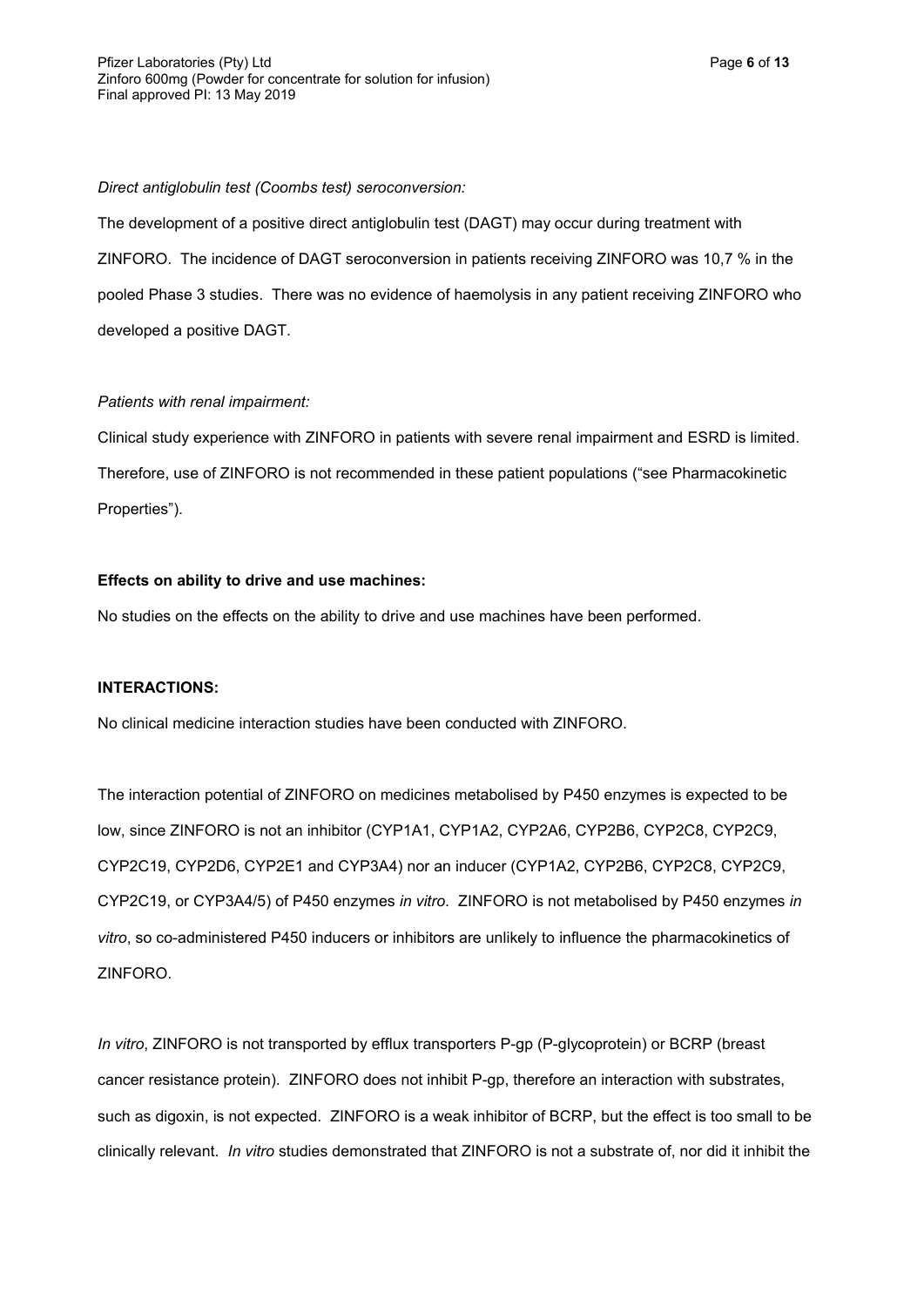renal uptake transporters OCT2, OAT1, and OAT3; interactions with medicines that inhibit active renal secretion (e.g. probenecid) or with medicines that are substrates of these transporters would therefore not be expected.

## **PREGNANCY AND LACTATION:**

The safety of ZINFORO in pregnancy and lactation has not been established.

## *Pregnancy:*

No clinical data on pregnancies are available for ZINFORO. ZINFORO should not be used during pregnancy.

## *Lactation:*

It is not known whether ZINFORO is excreted in human milk, but because many beta-lactams are excreted in breast milk, women who are breast-feeding their infants should not be treated with ZINFORO.

## **DOSAGE AND DIRECTIONS FOR USE:**

The recommended dosage of ZINFORO is 600 mg administered every 12 hours by intravenous infusion over 60 minutes in patients ≥ 18 years of age. The duration of treatment should be guided by the type of infection to be treated, its severity, and the patient's clinical response.

Recommended dosage and administration by infections is as follows:

| <b>Infection</b>            | <b>Dosage</b> | <b>Frequency</b> | Infusion time | Recommended duration of |
|-----------------------------|---------------|------------------|---------------|-------------------------|
|                             |               |                  | (minutes)     | antimicrobial treatment |
|                             |               |                  |               |                         |
| <b>Acute Bacterial Skin</b> | 600 mg        | every            | 60            | $5-14$ days             |
| and Skin Structure          |               | 12 hours         |               |                         |
| Infection (ABSSSI)          |               |                  |               |                         |
|                             |               |                  |               |                         |
|                             |               |                  |               |                         |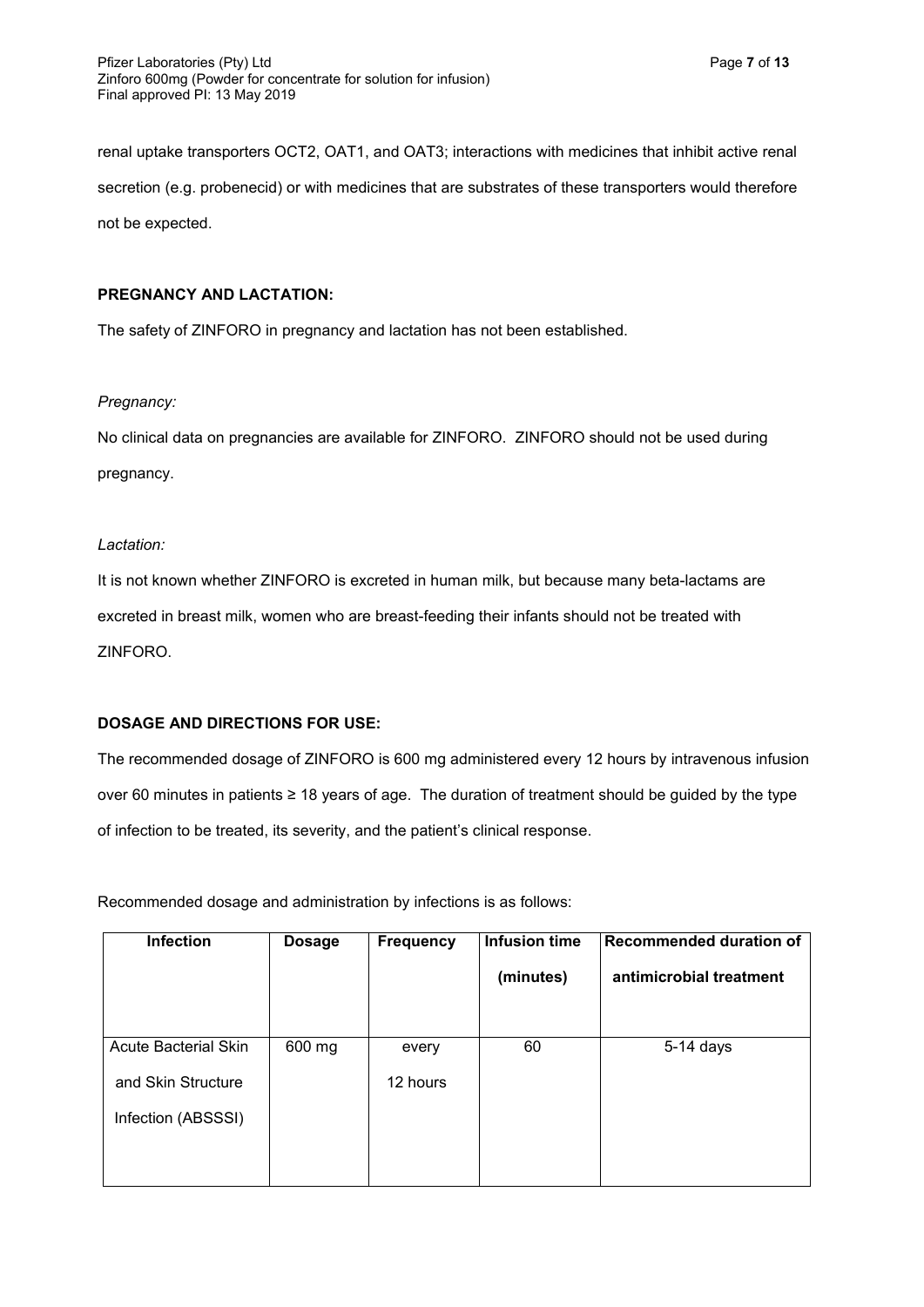| Community-acquired  | 600 mg | every    | 60 | 5-7 days |
|---------------------|--------|----------|----|----------|
| bacterial pneumonia |        | 12 hours |    |          |
| (CABP)              |        |          |    |          |
|                     |        |          |    |          |
|                     |        |          |    |          |

## **Special populations:**

*Patients with renal impairment:*

The following dose adjustment is recommended in patients with renal impairment (see "WARNINGS

AND SPECIAL PRECAUTIONS" and "Pharmacokinetic properties"):

| <b>Estimated creatinine clearance</b> | Recommended dosage regimen                            |  |  |
|---------------------------------------|-------------------------------------------------------|--|--|
| (ml/min)                              |                                                       |  |  |
| $>$ 30 to $\leq$ 50                   | 400 mg intravenously (over 60 minutes) every 12 hours |  |  |

There is insufficient data to make specific dosage adjustment recommendations for patients with severe renal impairment (CrCL ≤ 30 ml/min) and end-stage renal disease, including patients undergoing haemodialysis

## *Patients with hepatic impairment:*

No dosage adjustment is considered necessary in patients with hepatic impairment (see

"Pharmacokinetic properties").

## *Elderly patients:*

No dosage adjustment is required for the elderly with creatinine clearance (CrCL) values > 50 ml/min (see "Pharmacokinetic properties").

## *Paediatric patients:*

Safety and efficacy in paediatric patients have not been established (see "Pharmacokinetic properties").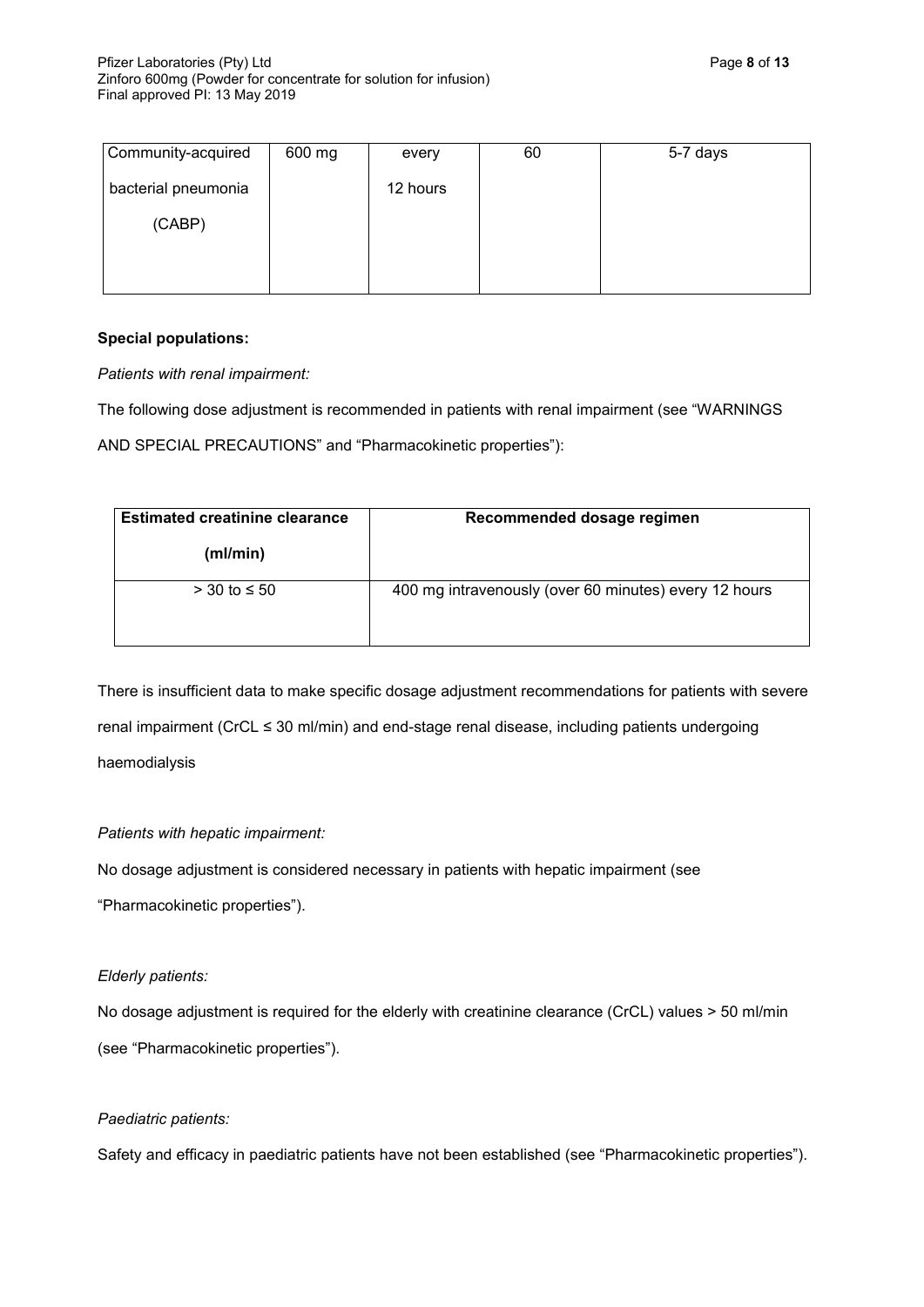## **Instructions for use, handling and disposal:**

The powder must be constituted and the resulting concentrate must then be immediately diluted prior to use.

Standard aseptic techniques should be used for solution preparation and administration.

## *After constitution:*

ZINFORO powder for solution for infusion should be constituted with 20 ml of sterile water for injections. The constitution time of the powder should not be more than 120 seconds. The resulting constituted solution must then be immediately diluted prior to use. One ml of the constituted solution contains 30 mg of ceftaroline fosamil. The total time interval between starting constitution and completing preparation of the intravenous infusion should not exceed 30 minutes.

## *After dilution:*

The contents of the vial should be transferred to an infusion bag or bottle for further dilution. The resulting solution should be shaken prior to being transferred to an intravenous bag or bottle. Compatibility has been demonstrated with the following diluents:

- sodium chloride 9 mg/ml (0,9 %) solution for injection
- dextrose 50 mg/ml (5 %) solution for injection
- sodium chloride 4,5 mg/ml and dextrose 25 mg/ml solution for injection (0,45 % sodium chloride and 2,5 % dextrose) or
- lactated Ringer's solution.

ZINFORO must not be mixed with any other medicinal product except those mentioned above.

For storage conditions of the constituted and diluted medicinal product (see "STORAGE INSTRUCTIONS").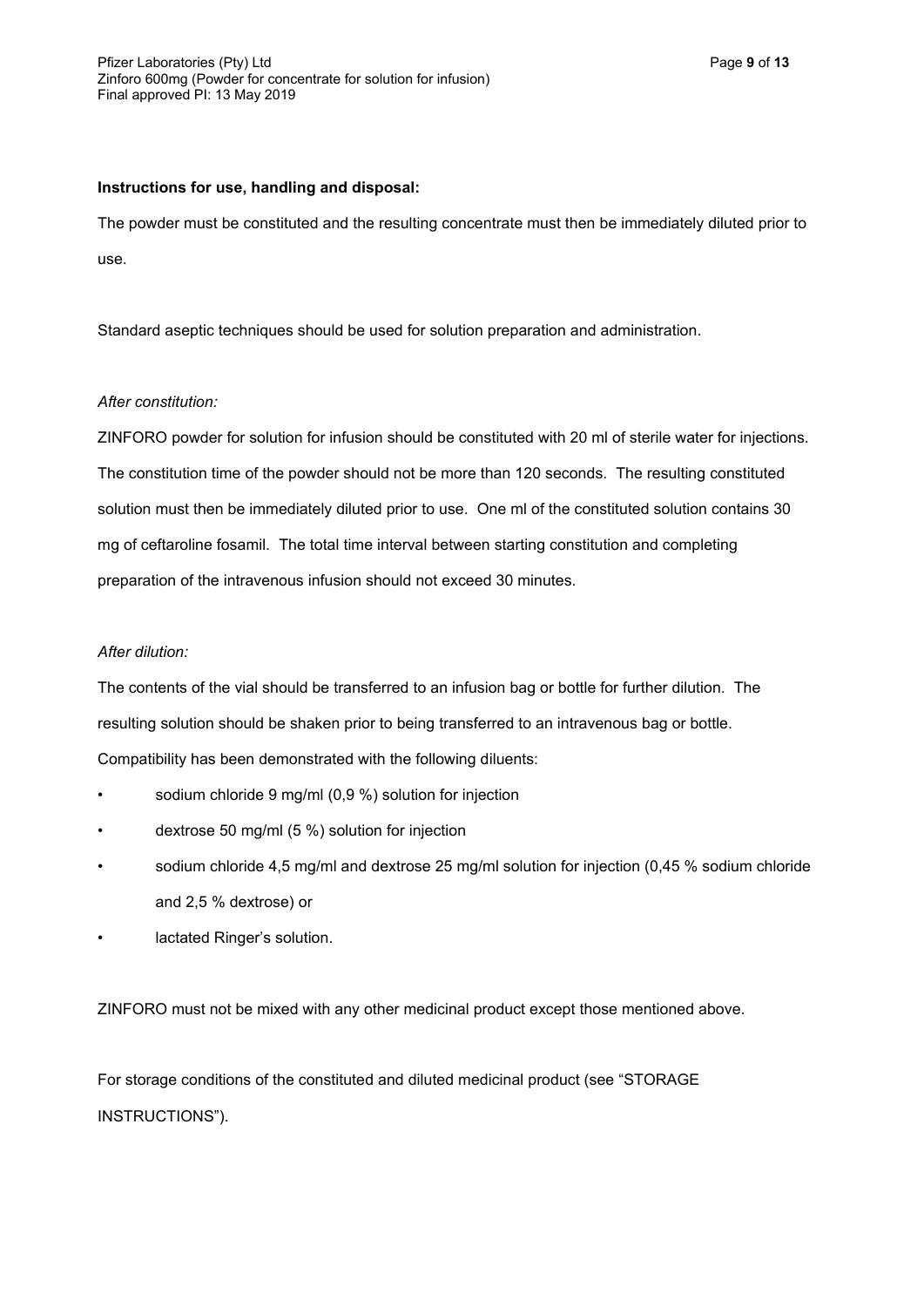Each vial is for single use only. Any unused product or waste material should be disposed of in accordance with local requirements.

## **SIDE EFFECTS:**

### *Clinical experience:*

The 4 clinical trials (2 in ABSSSI and 2 in CABP) included 1305 adult patients treated with ZINFORO (600 mg administered over 60 minutes every 12 hours).

The incidence of treatment emergent adverse events in the pooled ABSSSI and CABP studies was 45,7 %. The most common adverse reactions occurring in ≥ 3 % of patients treated with ZINFORO were diarrhoea, headache, nausea, and pruritus.

The following adverse reactions have been identified during clinical trials with ZINFORO. Adverse reactions are classified according to frequency and System Organ Class. Frequency categories are derived from the adverse events observed in the pooled and CAP studies and are defined according to the following conventions:

Very common (≥ 1/10), Common (≥ 1/100, < 1/10), Uncommon (≥ 1/1 000, < 1/100), Rare (≥ 1/10 000,  $< 1/1000$ ).

## **Frequency of adverse reactions in clinical trials:**

| <b>Frequency</b>          | System organ class         | Event                                       |
|---------------------------|----------------------------|---------------------------------------------|
| Very common               | Investigations             | <b>Coombs Direct Test Positive</b>          |
| $( \geq 10 \%)$           |                            | (see "WARNINGS AND SPECIAL                  |
|                           |                            | PRECAUTIONS")                               |
| Common                    | Gastrointestinal disorders | Diarrhoea, nausea, vomiting, abdominal pain |
|                           |                            |                                             |
| $( \geq 1 \%$ and < 10 %) |                            |                                             |
|                           |                            |                                             |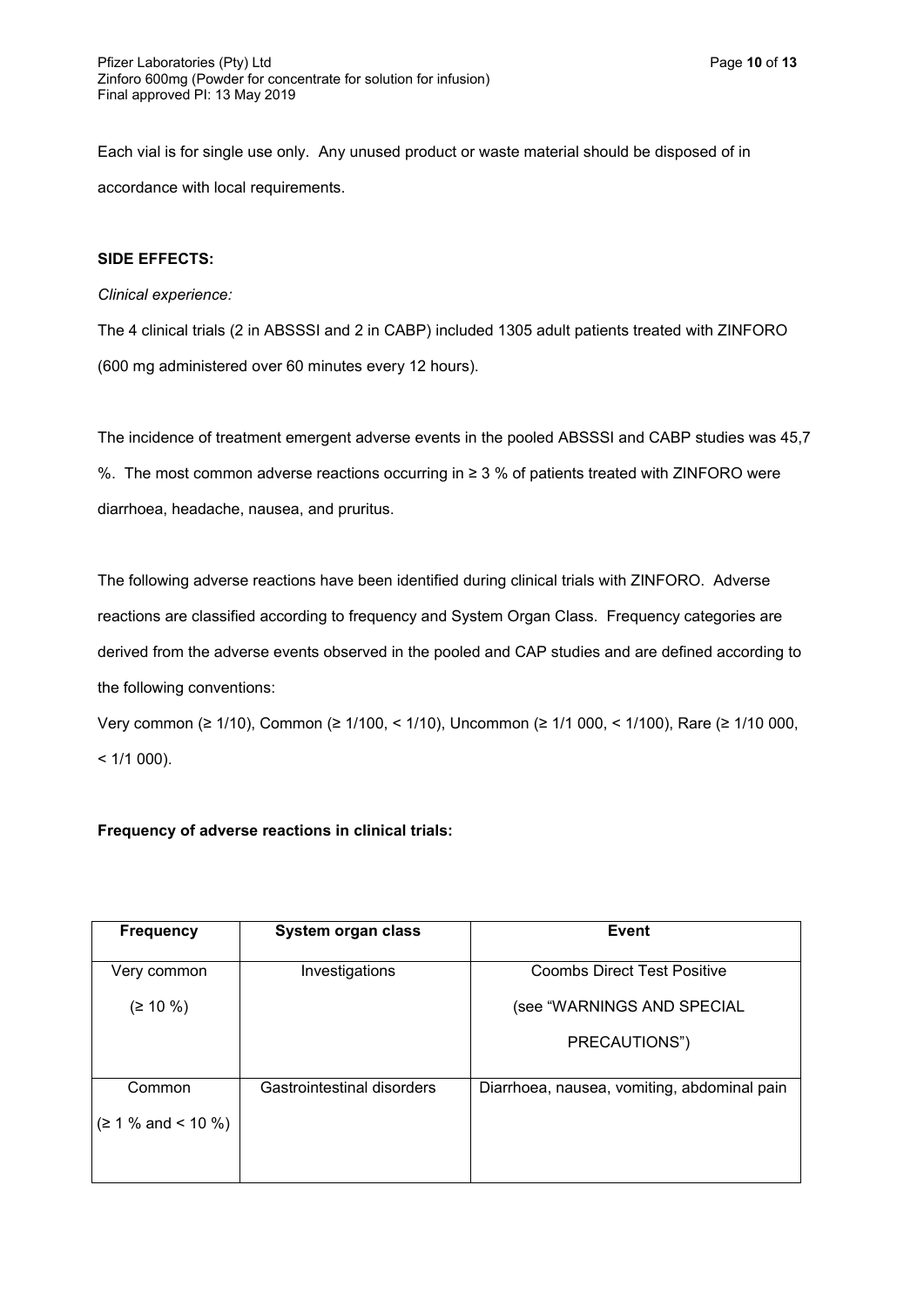|                     | Nervous system disorders                  | Headache, dizziness                           |
|---------------------|-------------------------------------------|-----------------------------------------------|
|                     | Skin and subcutaneous tissue<br>disorders | Rash, pruritus                                |
|                     | Hepatobiliary disorders                   | Increased transaminases                       |
|                     | Vascular disorders                        | Phlebitis                                     |
|                     | General disorders and                     | Pyrexia                                       |
|                     | administration site conditions            |                                               |
| Uncommon            | Blood and lymphatic system                | Anaemia, thrombocytopenia                     |
| (≥ 0,1 % and < 1 %) | disorders                                 |                                               |
|                     | Immune system disorders                   | Hypersensitivity/anaphylaxis                  |
|                     |                                           | (See "CONTRAINDICATIONS" and                  |
|                     |                                           | WARNINGS AND SPECIAL PRECAUTIONS")            |
|                     | Skin and subcutaneous tissue              | Urticaria                                     |
|                     | disorders                                 |                                               |
|                     | Infections and infestation                | Clostridium difficile colitis                 |
|                     |                                           | (see "WARNINGS AND SPECIAL                    |
|                     |                                           | PRECAUTIONS")                                 |
|                     | Investigations                            | Prothrombin time prolonged, international     |
|                     |                                           | normalized ratio increased                    |
|                     | Renal and urinary disorders               | Blood creatinine increased                    |
|                     | General disorders and                     | Infusion site reactions (erythema, phlebitis, |
|                     | administration site conditions            | pain)                                         |

# **KNOWN SYMPTOMS OF OVERDOSAGE AND PARTICULARS OF ITS TREATMENT:**

Overdosing can occur particularly in patients with moderate to severe renal impairment.

Treatment should be symptomatic and supportive.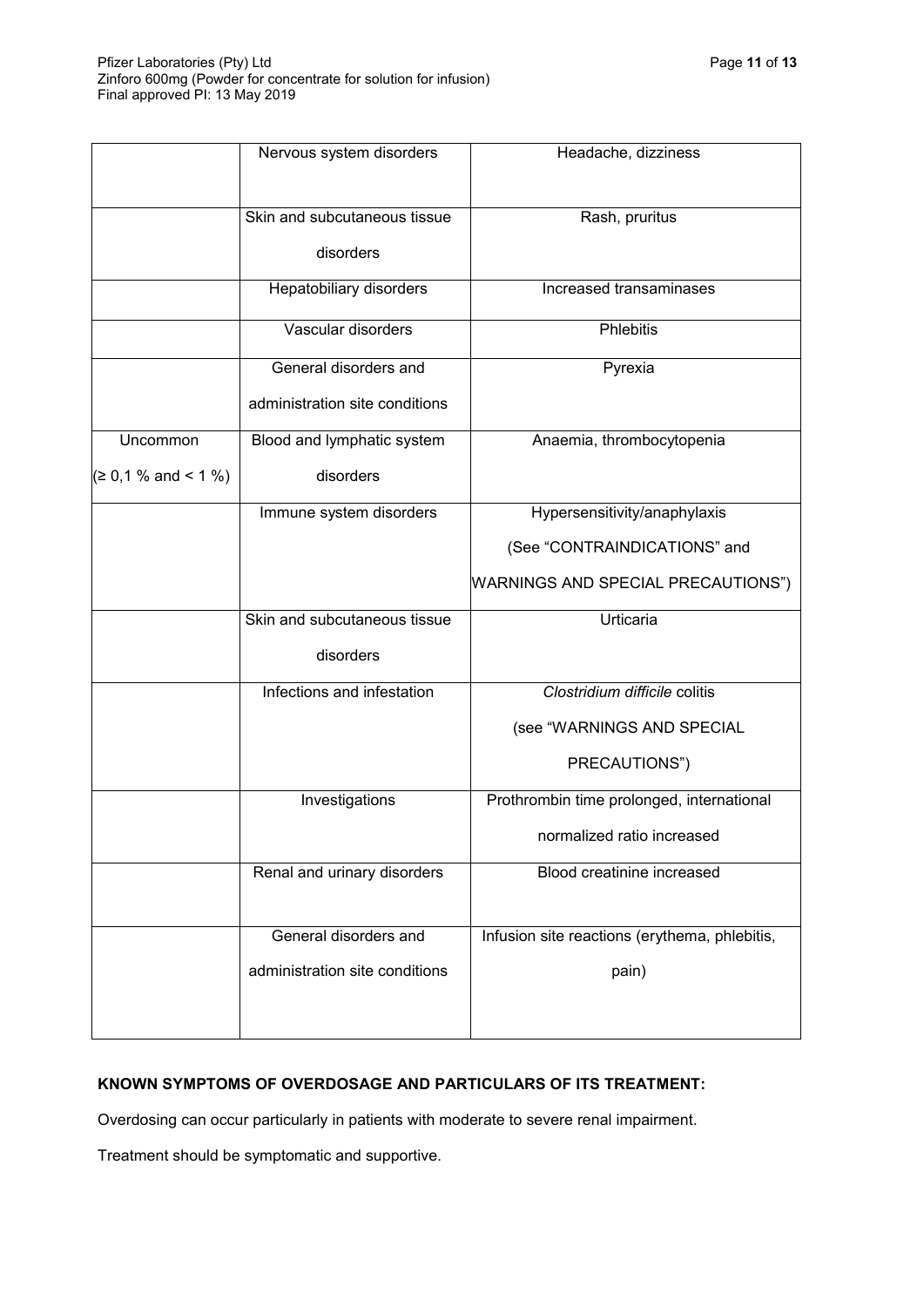ZINFORO can be partially removed by haemodialysis.

#### **IDENTIFICATION:**

A pale yellowish-white to light yellow powder, sterile and pyrogen free.

### **PRESENTATION:**

Powder in a glass vial (Type 1) closed with a rubber (halobutyl) stopper and aluminium seal with flip-off cap. Supplied in packs of 10 vials.

**STORAGE INSTRUCTIONS:**Store at or below 25 °C.

ZINFORO solution for infusion can be administered in a 50 ml, 100 ml or 250 ml intravenous bag or bottle.

Once the intravenous solution is prepared in the intravenous bag or bottle it should be administered within 6 hours of preparation.

Chemical and physical in-use stability has been demonstrated for 6 hours at 25 ºC and 24 hours at 2 to 8 ºC. From a microbiological point of view, the product should be used immediately. If not used immediately, in-use storage times and conditions prior to use are the responsibility of the user and would normally not be longer than 24 hours at 2 to 8 °C, unless reconstitution/dilution has taken place in controlled and validated aseptic conditions.

### **REGISTRATION NUMBER:**

46/20.1.1/0628

# **NAME AND BUSINESS ADDRESS OF THE HOLDER OF THE CERTIFICATE OF REGISTRATION:**

Pfizer Laboratories (Pty) Ltd